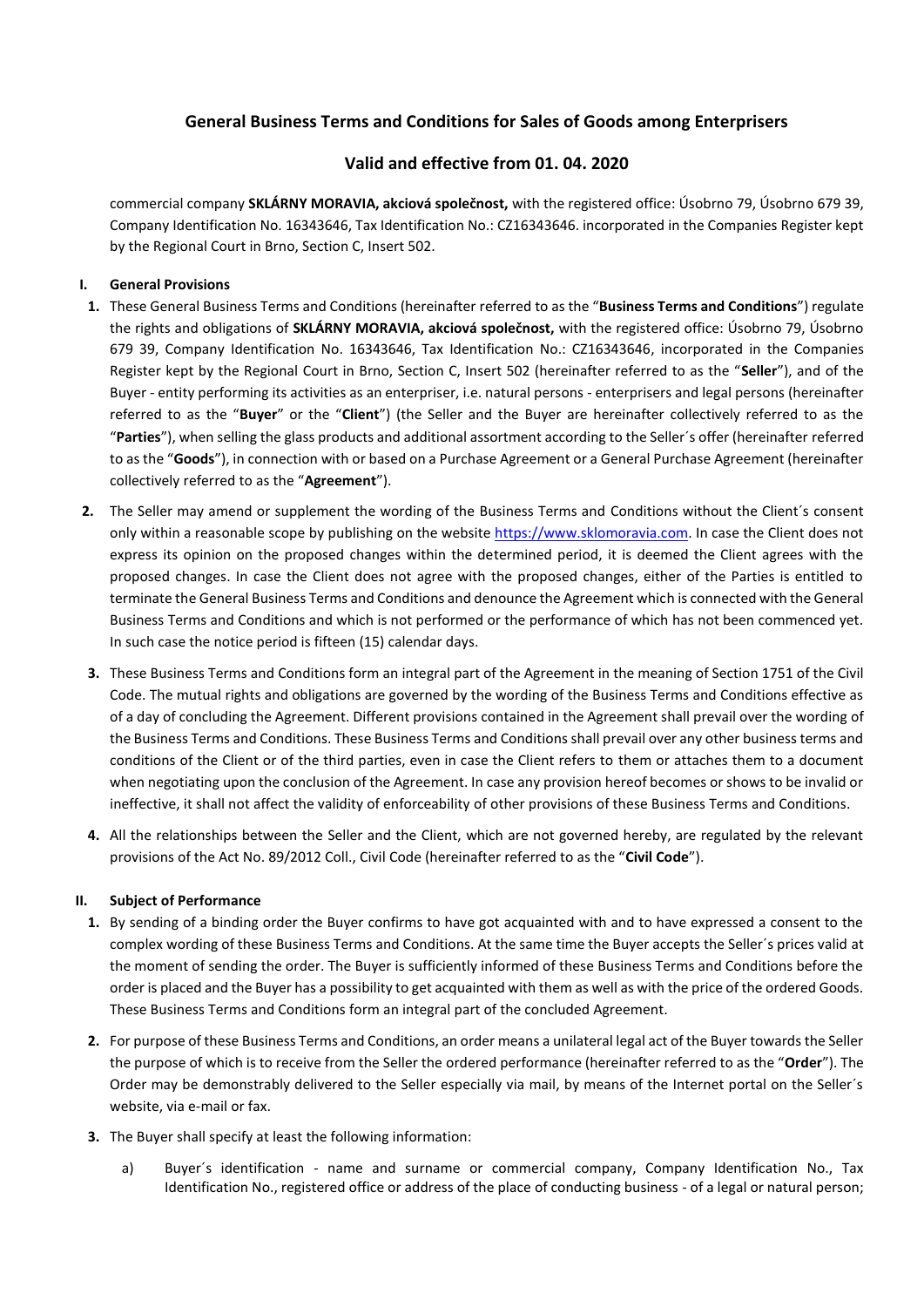- b) required method of the supply of Goods;
- c) required delivery date of Goods;
- d) exact delivery place of Goods;
- e) exact contact data (phone number, e-mail address);
- f) identification of the Goods if the serial Goods of the Seller are ordered; number of pieces, colour, drawing or complex textual specification of the Goods if the atypical Goods are ordered beyond the Seller´s standard offer.
- **4.** The Seller is entitled to reject the Order which does not meet the essential requirements and necessary data, or return it to the Buyer for correction and provide the Buyer with a reasonable period for correction. The vain elapse of the period results in the fact the Order is considered as being never delivered. After the Order is delivered, the Seller shall inform the Client of the availability of the required Goods, eventually of the possible date of their production and delivery, and this information shall be mutually approved.
- **5.** The Buyer´s Order is a draft agreement and the agreement itself is concluded when the Seller´s binding approval of such a draft is delivered to the Buyer (binding order confirmation by the Seller), via e-mail to the address which the Buyer specified in the Order, or to the Buyer´s registered office/place of conducting business (hereinafter referred to as the "**Order Confirmation**"). Starting from that moment, mutual rights and obligations are established between the Buyer and the Seller. If the Buyer finds out, after receiving the Order Confirmation, that some of the data is not correct, the Buyer is obliged to inform the Seller via e-mail to the Seller´s e-mail address. The Buyer shall state "Order Correction" in the e-mail subject and specify in the text the order No. and data which is to be corrected. Order Correction confirmation is effective by confirmation of receipt by the Seller.
- **6.** The Seller is entitled to supply the Goods to the Buyer with a deviation, which the Buyer accepts by sending the Order itself. Deviations may be found in the agreed volumes (quantities) of Goods whereas in such case the deviation is max. +- 5 % as compared to the volumes (quantities) agreed in the Agreement. The Buyer is obliged to take over such quantity and pay the price corresponding to the agreed quantity of Goods, independently on the quantity of the delivered Goods in compliance with the deviation. If the maximum accessible quantity deviation specified in this Clause is exceeded, the value (price) of the Goods shall be adjusted according to the really delivered quantity.

## **III. Order Cancellation**

- **1.** It is possible to cancel the Order only exceptionally, based on a prior written agreement with the Seller. The request for the Order cancellation shall be made at least in the same manner as the Order has been placed. In case the Order is cancelled based on an agreement of the Parties, the Client is obliged to pay the Seller the incurred reasonable costs.
- **2.** If the Buyer does not take the ordered Goods without the prior Order cancellation (accepted by the Seller), the Buyer shall bear the costs incurred in connection with the production and delivery of such Goods (especially the costs for material, production, transport, storage, etc.). This fact does not affect the Buyer´s right not to take over the Goods due to a conflict with the Agreement.

## **IV. Purchase Price, Advance Payment and Additional Purchase Price**

- **1.** The purchase price for the typical Goods shall be determined according to the current Seller´s price list. Unless provided in the price list expressly otherwise, the statutory VAT shall be added to the price. The prices are valid at the moment when the Goods are ordered.
- **2.** The purchase price for the supplied atypical Goods shall be determined based on the Seller´s specific offer made in relation to the required atypical Goods, whereas the Seller shall send such an offer based on a prior request to the Buyer before the Order is placed and confirmed.
- **3.** If the prices are significantly changed due to a change in the exchange rate, inflation or in case of significant changes in the delivery terms of producers and other goods suppliers, the Seller is entitled to ask the Buyer for payment of this new amount of the purchase price, unless agreed otherwise between the Buyer and the Seller. If the Buyer does not agree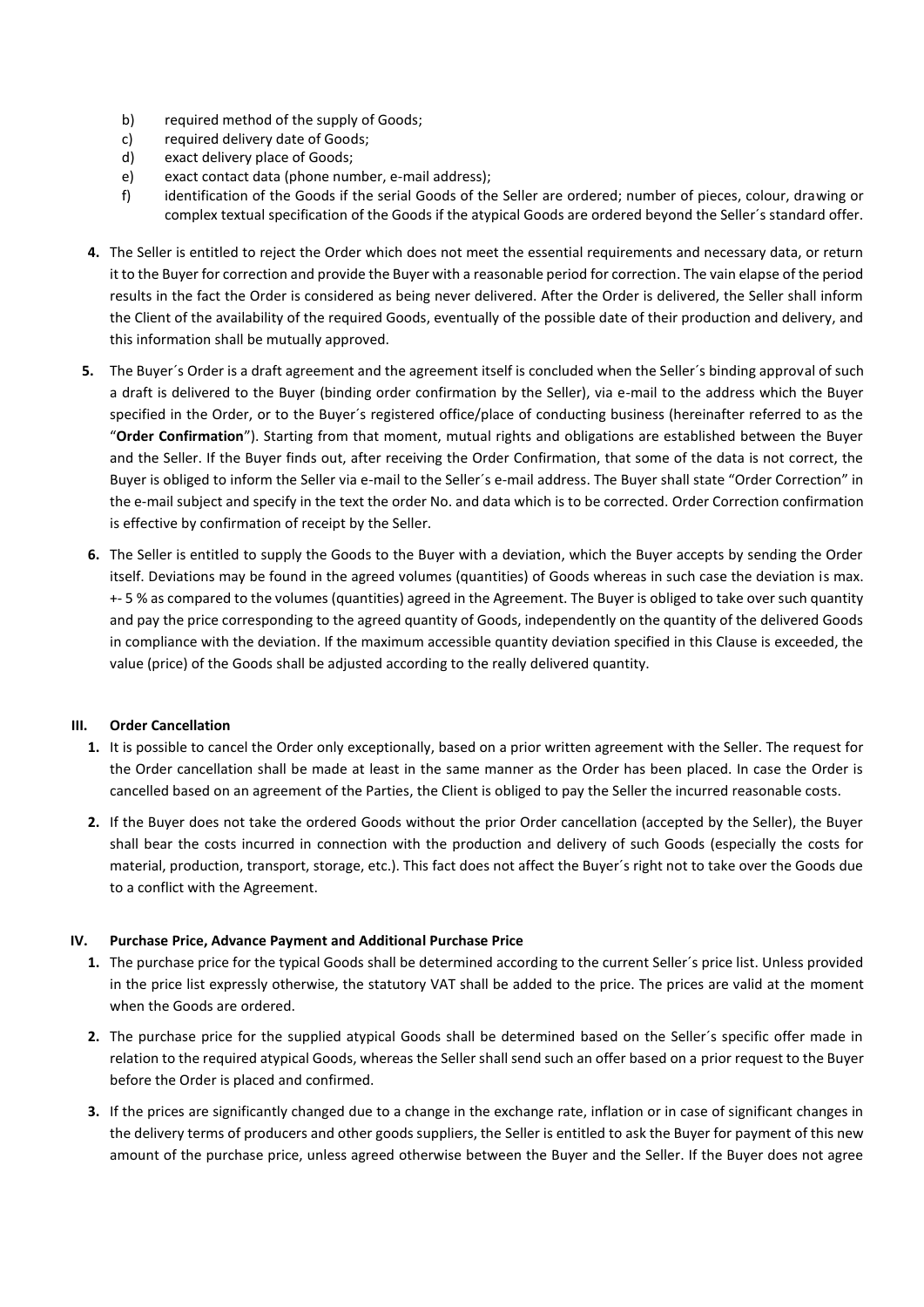with the new amount of the purchase price, the Buyer as well as the Seller is entitled to withdraw from this Agreement with ex nunc effects.

- **4.** The Seller reserves a right to ask for an advance payment by the Buyer, at least in the amount of 50 % of the total purchase price, i.e. of the price incl. VAT. The Buyer shall pay the agreed advance payment based on a proforma invoice issued by the Seller (hereinafter referred to as the "**Proforma Invoice**").
- **5.** Unless agreed otherwise in the Agreement, the Buyer shall pay the Seller the purchase price or additional purchase price based on the issued tax document - invoice. The Seller is entitled to issue the invoice:
	- a. after the Goods have been prepared for the Buyer or for a forwarder/forwarders authorized by the Buyer to be taken in the Seller´s registered office, if the transport is ensured by the Buyer;
	- b. after the Goods have been prepared for the Buyer to be taken at the delivery place, if the transport is ensured by the Seller.
- **6.** Unless agreed otherwise in the Agreement, the Seller´s proforma invoices are due within fourteen (14) days after the issue date, unless a different date is specified in the invoice. Other than proforma invoices are due within a period agreed by the Seller and the Buyer in the Order confirmed by the Seller pursuant to Article II (5) hereof. If the Buyer and the Seller do not agree upon the maturity period of other than proforma invoices, such invoices are due within thirty (30) days after the issue date.
- **7.** If the proforma invoice or prior supplies are not paid by the Buyer in a proper and timely manner, the delivery period of the Goods shall be extended even by a longer period, according to the Seller´s production capacities, than by the Buyer´s delay with payment (by up to three (3) more months from the date of the demonstrable payment of the invoice or prior supplies).
- **8.** The Seller´s invoices, including the proforma invoice, shall be paid by the Buyer by means of wire transfer to the Seller´s account specified in the invoice (hereinafter referred to as the "**Seller´s Account**"). The payment method shall be agreed by the Parties whereas if the Parties do not agree, the payment method determined by the Seller in the Order Confirmation shall apply. In the case of international payments, a SHA fee arrangement is agreed (the forwarder pays the bank fees for outgoing payment and the payee pays the fees of his banking service provider).
- **9.** Wire transfers to the Seller´s Account are made in the Czech crowns; based on a prior agreement between the Buyer and the Seller such payments may be made also in euro or in any other currency, provided that the purchase price for the Goods shall be specified in all the documents in euro or in any other currency. In such case the Seller shall inform the Buyer of the bank connection to make the payment in euro or in any other currency (name and registered office of the bank, IBAN, eventually SWIFT).
- **10.** In case of the wire transfer the Buyer´s obligation to pay is met on a day when the payment is credited to the Seller´s Account.
- **11.** In case the invoice (even proforma invoice) payment is delayed by the Buyer, the Seller is entitled to charge, without a prior notice, a contractual penalty of 0.25 % of the total amount due (incl. VAT), for each day of delay. This fact does not affect any possible claim of the Seller on compensation. If the Client is delayed with payment of the purchase price for the Goods, or its part, the Seller is entitled to suspend the unrealized supplies or withdraw from the concluded Agreements.
- **12.** In case the Buyer is delayed with payment of the invoice for more than seven (7) calendar days, the Seller is entitled to suspend the unrealized supplies of Goods and realize such supplies only against an advance payment or when a security being acceptable for the Seller is provided. In such case the Seller is not liable for its default in the supply of Goods within the delivery period.
- **13.** Any of the Buyer´s receivables, whether incurred based on the Agreement or by any other legal reason, may not be set off against the payment of the purchase price for the Goods. The payment of the purchase price may not be withheld by any reason (e.g. with respect to the alleged rights from defects).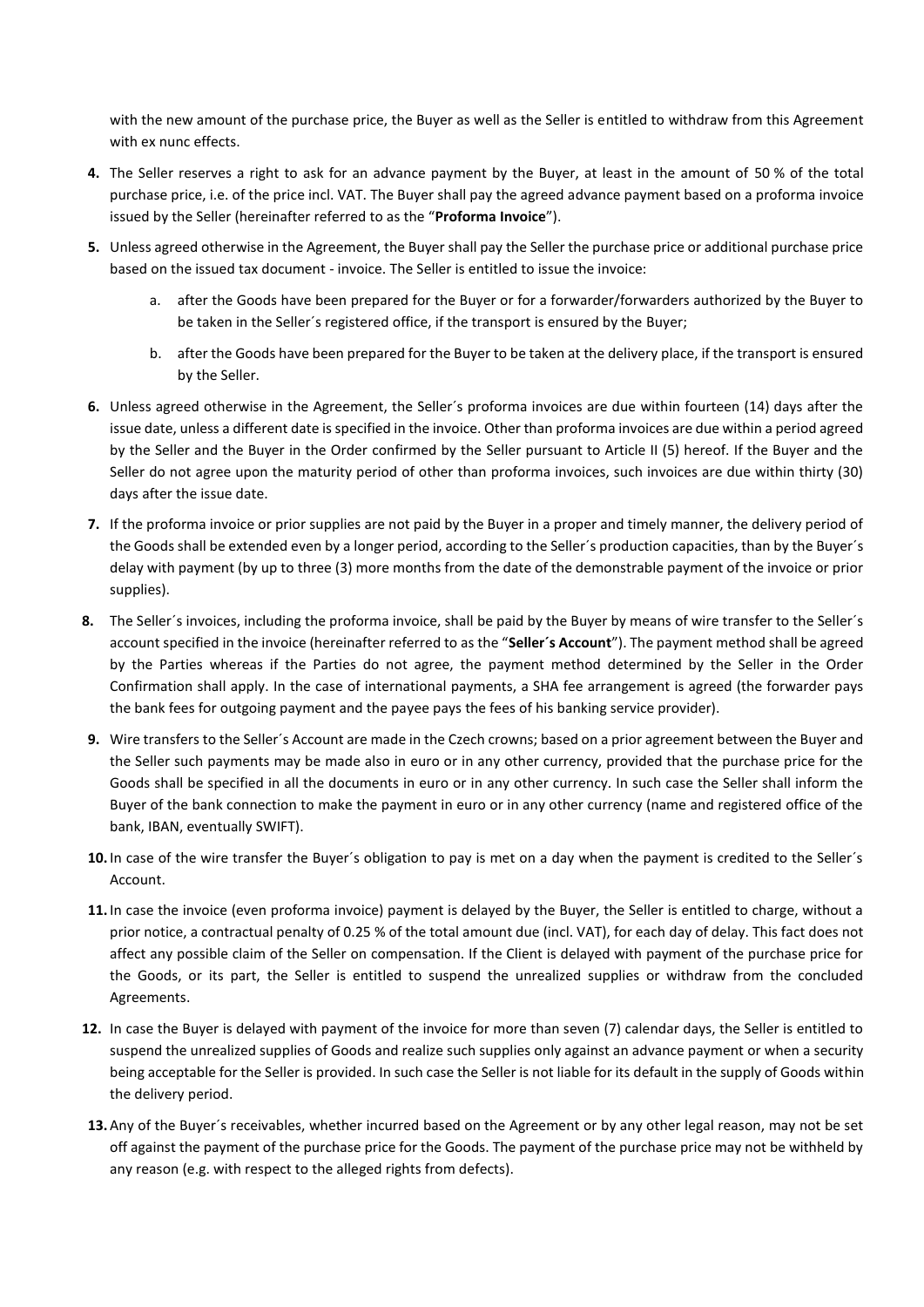## **V. Transfer of Rights**

- **1.** The Buyer acquires a title to the Goods by their proper takeover and total payment of the purchase price by its crediting to the Seller´s Account.
- **2.** A risk of damage on the Goods and the delivery terms are governed by the international rules for the interpretation of delivery business terms and conditions, **INCOTERMS 2020,** as amended.
- **3.** In case the Goods are delivered abroad and the EXW/FCA condition is agreed, the Buyer declares the Goods shall be transported by the Buyer or by a forwarder/forwarders authorized by the Buyer in compliance with the Act No. 235/2004 Coll., on Value Added Tax, as amended. A damage on the Goods caused after the risk of damage on the Goods has passed from the Seller to the Buyer does not relieve the Buyer from the obligation to pay the purchase price.
- **4.** In case the Goods are supplied abroad (to another member country of the European Union) when the EXW/FCA condition is agreed or in other cases when the Buyer shall organize the transport at its own expense, the Buyer undertakes to ensure that the Goods are transported by the Buyer or by its authorized forwarder/forwarders to the delivery place specified in the Order. The Buyer is obliged to demonstrate completely and truly to the Seller the fact the Goods have been transported at the Buyer´s expense to the delivery place abroad, latest within fifteen (15) calendar days after the transport is finished or after the Seller´s written call is served:
	- **a)** based on the Buyer´s Declaration concerning the Transport of Goods to Another EU Member Country at least with the content requirements contained in **Annex 1** of these Business Terms and Conditions, if the transport of Goods has been ensured by the Buyer itself;
	- **b)** based on a document proving who and to what place has ensured the transport of the respective Goods, i.e. based on an invoice issued by a forwarder or based on a shipping document (CMR or CIM) and based on a confirmed delivery note;
	- **c)** in other manners according to the requirements of a relevant tax office to prove the final destination place of the Goods.
- **5.** If the Buyer does not meet the obligation stipulated in the previous paragraph, the Buyer is obliged to pay the Seller a contractual penalty in the amount of the additionally assessed VAT and other sanctions imposed by a tax office. The Seller´s right to compensation is not affected hereby.
- **6.** If Article 5 (2) hereof is not applied to the transfer of the risk of damage on the Goods, it applies the risk of damage on the Goods shall be transferred to the Buyer when the Buyer takes over the Goods from the Seller, or if the Buyer does not do so in a timely manner, then at the moment when the Seller enables to dispose of the Goods and the Buyer breaches the Agreement by non-takeover of the Goods. In such case the following rules shall apply as well:
	- **a)** If the Seller is obliged to hand over the Goods hereunder to a forwarder at a specific place for transport of the Goods to the Buyer, the risk of damage on the Goods passes to the Buyer by the handover of the Goods to the forwarder at the agreed place.
	- **b)** If the Seller is obliged to ship the Goods hereunder but is not obliged to hand over the Goods to the forwarder at a specific place, the risk of damage on the Goods passes to the Buyer at the moment when the Goods are handed over to the first forwarder for transport to the place of destination.
- **7.** A damage on the Goods caused after the risk of damage on the Goods has passed to the Buyer does not relieve the Buyer from the obligation to pay the Seller the purchase price.

## **VI. Delivery Dates**

**1.** The delivery date is specified in the Order Confirmation, either by means of a specific delivery day or by means of a delivery period (hereinafter referred to as the "**Delivery Date"**). The delivery period varies and it depends on the availability of the Goods, eventually on the complexity of the production of Goods.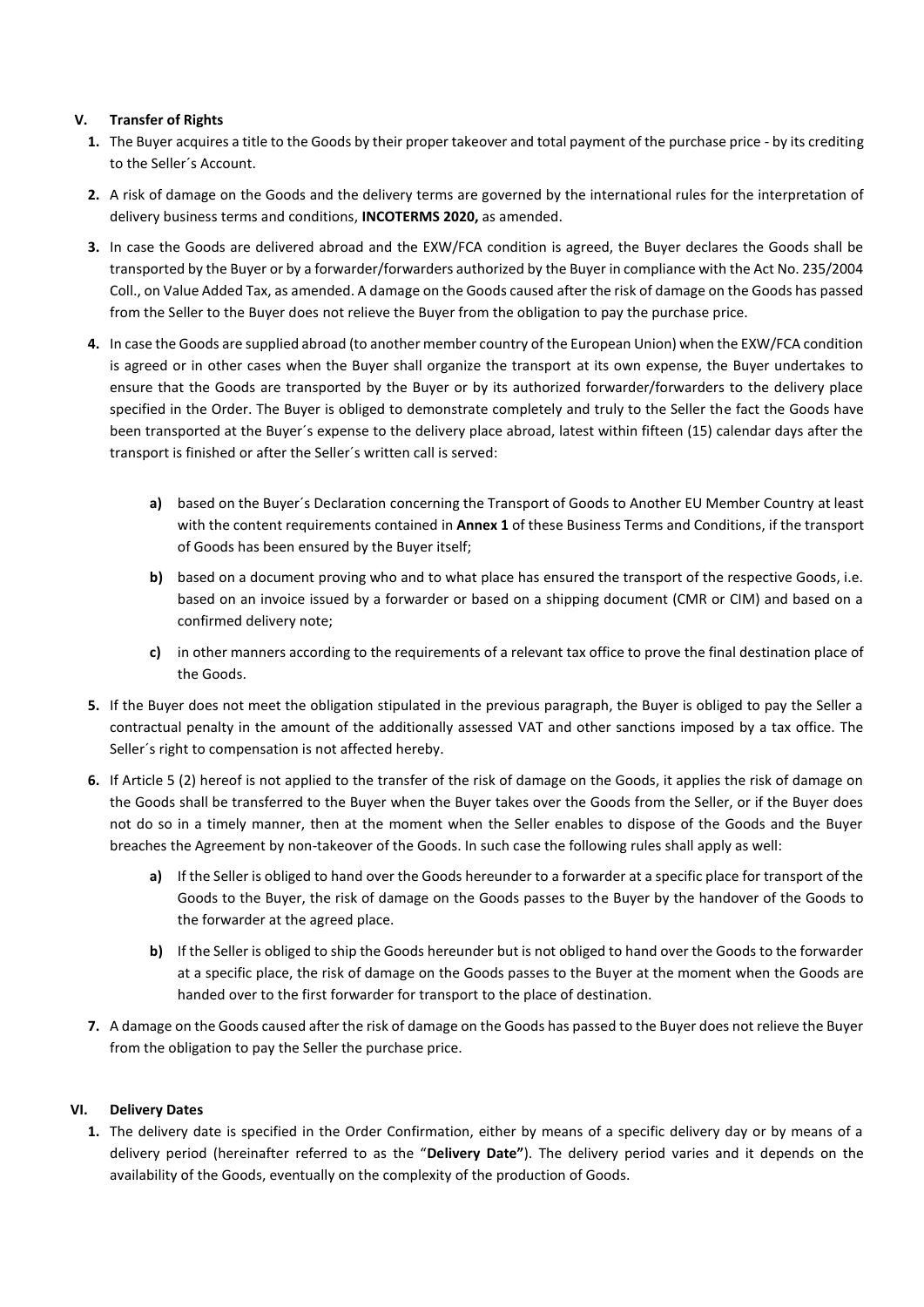- **2.** Weekends, public holidays and days during the collection holiday announced in advance are not included in the delivery period specified in weeks or months.
- **3.** The Seller reserves a right to change the delivery date within three (3) working days after the Order Confirmation date if it is justified by the facts which the Seller might have not reasonably assumed at the moment of the Order Confirmation (e.g. changes in the delivery date of input materials).
- **4.** The delivery period of the Goods shall commence on a day when the Order is confirmed. If the Seller issued a proforma invoice to the Buyer, the delivery period shall commence on a day when the Order is confirmed or when the total advance payment is credited to the Seller´s Account, whichever occurs later.
- **5.** For the Goods being subject to the Buyer´s approval of the production documentation, not only the Order Confirmation and advance payment date, if a proforma invoice is issued, are decisive for the commencement of the delivery period, but also a day when the Buyer approved the production documentation within the full extent by its signature. In such case the delivery period shall commence on a day which occurs later.
- **6.** The Seller is not liable for its delay with the obligation to deliver the Goods within the delivery period if the Goods have been delivered on the delivery day but at a different time than agreed by the Parties.
- **7.** The Seller is not liable for its delay with the obligation to deliver the Goods within the delivery period if the Goods may not be delivered within that period due to the Buyer´s default in the takeover of an item, payment of the purchase price, or provision of cooperation. In such case the Seller is entitled to invoice the remaining Goods in the Seller´s stock/in the Buyer´s consignment stock 1 day after the agreed storage period expires.

## **VII. Delivery Terms and Packaging**

- **1.** Unless a different delivery place is agreed by the Parties, the delivery place is the Seller´s registered office or the external warehouse in Brodek u Konice, Czech Republic.
- **2.** The Seller is entitled to supply the Goods to the Buyer also as a partial deliverable.
- **3.** The Buyer is obliged to take over the Goods personally or appoint in a demonstrable manner (e-mail sent to the Seller´s e-mail address) an authorized person who shall take over the Goods instead of the Buyer.
- **4.** In case the Goods are not handed over by reasons on the Buyer´s side, the Seller is entitled to ask the Buyer for payment of the costs for repeated delivery of the Goods. If the Goods may not be delivered even repeatedly, the Seller is entitled to charge a storage fee of 0.1 % of the purchase price (incl. VAT) for each day of storage (starting on a day following the unsuccessful repeated attempt to deliver the Goods).
- **5.** If the EXW/FCA condition is agreed or in other cases when the transport is to be ensured by the Buyer at its own expense, the Seller is obliged to ensure that the Goods are ready to be taken by the Buyer or by its authorized forwarder/forwarders in the Seller´s registered office on the delivery day. The Seller is not liable for the fact whether the forwarder/forwarders authorized by the Buyer delivers/deliver the Goods to the delivery place.
- **6.** In case the transport is to be ensured by the Seller at its own expense, the Seller shall ensure that the Goods are ready to be taken by the Buyer at the delivery place on the delivery day.
- **7.** The Buyer is obliged to ensure sufficiently in advance:
	- a. it is possible to deliver the Goods to the delivery place without any unreasonable or unusual difficulties;
	- b. access to the delivery place is properly ensured for the Seller and for persons authorized by the Seller.
- **8.** The takeover of the Goods shall be confirmed by the Parties by signing of a handover certificate (delivery note) specifying the identification of the delivered Goods and their quantity. The Buyer is obliged to confirm the delivery note in writing, eventually specify in the delivery note any possible defects concerning the quantity or quality of the deliverable. If the Buyer does not do so, the Seller or its authorized forwarder is entitled to refuse to hand over the Goods to the Buyer.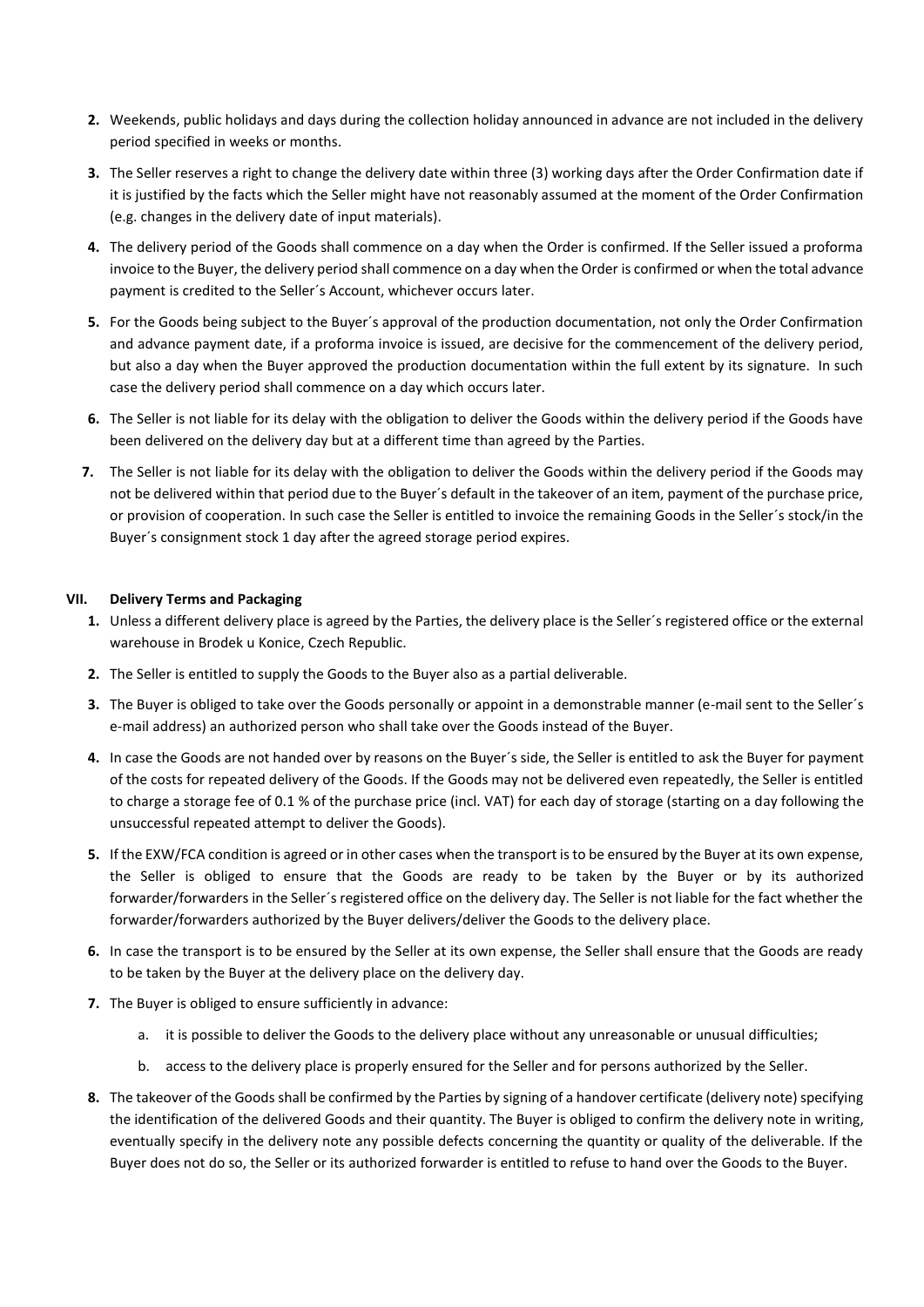- **9.** The Goods shall be delivered in the packaging on pallets and it is lined with paper, cardboard or plastic interlayers/grids and are inserted between the goods and packaging is secured with metal binding tapes. The goods on pallets are protected by foil (hereinafter collectively referred as "**Transport packaging**"). Transport packaging that is not subject to take-back by the seller under this agreement, and no such take-back takes place, is the property of the buyer and the buyer is obliged to dispose of them in accordance with Act No. 477/2001 Coll., Code about packaging.
	- **10.** In the case that the Buyer does not take/picked up delivery of the Goods within the agreed period and such Goods remain in the Seller's warehouse / consignment warehouse of the Buyer for more than twelve (12) months, the Seller is entitled to sell the Goods to a third party or have them discard and provable and expedient costs charge to the Buyer.

#### **VIII. Warranty Claims and Warranty Period**

- **1.** The rights and obligations of the Seller and of the Buyer concerning the Seller´s responsibility for defects on the Goods are governed by the relevant applicable legal regulations, especially by Section 2099 et seq. of the Civil Code.
- **2.** The Buyer is obliged to inspect the Goods upon the takeover. The Buyer is obliged to claim, via the warranty claim protocol available at [https://www.sklomoravia.cz,](https://www.sklomoravia.cz/) any incorrect quantity (exceeding the agreed deviation), missing components and obvious defects immediately upon the takeover of the Goods in the handover certificate (delivery note); the Buyer is obliged to announce and prove such a defect to the Seller via e-mail to the Seller´s e-mail address (with corresponding photos of the defect), latest within five (5) working days after a day when the Goods have been taken over. The Buyer is obliged to describe the defects in the delivery note, eventually specify how they show themselves, and require signing of such a protocol by the Seller, eventually by its authorized person who hands over the Goods to the Buyer. The Seller is not obliged to recognize a warranty claim of obvious (visible) defects, incorrect quantity, missing components, which the Buyer might have found out when taking over the Goods and which are not documented, announced and proved in this way, as a justified warranty claim.
- **3.** Other defects than those specified in the previous paragraph, or in case the Seller ensures for the Buyer also the glass decoration application, the Buyer is obliged to examine such supply within the decoration application process and lodge the defects, which might have been found out with due diligence, within ten (10) working days after they incur.
- **4.** If the Buyer applies its rights from defects on the delivered Goods in a proper and timely manner, the Seller´s authorized employee is obliged to decide upon the warranty claim within ten (10) working days, or in more complex cases within twenty (20) working days. The time necessary for the professional assessment of the defect is not included in that period.
- **5.** The recognized warranty claim including the defect elimination shall be settled latest within one (1) month after its lodgement. In reasonable cases, an employee responsible for warranty claims may agree with the Buyer upon a longer period.
- **6.** The Seller is liable to the Buyer for the fact the sold item complies with the Agreement upon the takeover by the Buyer, especially it does not contain any defects. In case the item does not comply with the Agreement upon the takeover by the Buyer (hereinafter referred to as the "**Conflict with the Agreement**"), the Buyer has a right the Seller puts the item into a condition corresponding to the Agreement, free of charge and without undue delay, according to the Buyer´s requirement, either by exchange of the item or by its repair; if such a procedure is not possible, the Buyer may require a reasonable discount from the price of the item or the Buyer may withdraw from the Agreement. It does not apply if the Buyer has known about the Conflict with the Agreement or if the Buyer has caused it by itself before the takeover of the item.
- **7.** The Buyer may lodge the warranty claim only in writing at the Seller´s address. The Seller shall make a record (draw up a warranty claim protocol - according to Article VIII. paragraph 2 of these Business Terms and Conditions) which shall contain also the pallet labels from the claimed Goods. Within the warranty claim procedure, the Buyer is obliged to submit a tax document (invoice), or another document proving the purchase of the claimed item, detailed defect description and lodged claim. Based on the nature of the item, the Buyer shall attach to the warranty claim also other suitable documents to be assessed, e.g. photos. The provisions of Section 2108 of the Civil Code shall not apply.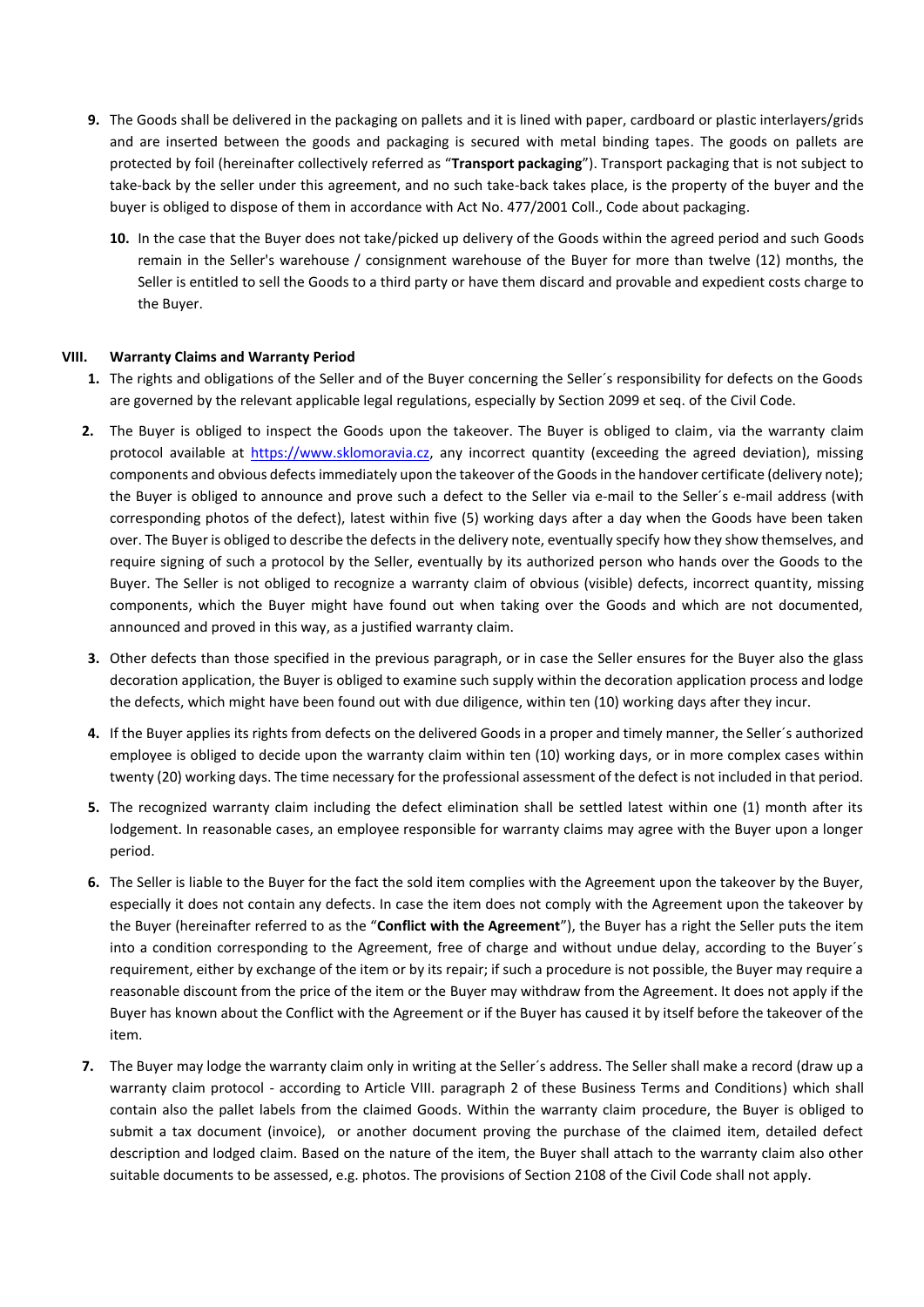- **8.** The Buyer is obliged to provide the Seller with any collaboration necessary to settle the warranty claim. The Goods for which the warranty claim is lodged shall be clean and packed in the original packaging so that the Goods may not be damaged when being disposed of, and the Buyer shall specify the terms under which the Goods have been used.
- **9.** The Seller is not liable for defects on the Goods:
	- **a.** caused after the takeover by the Buyer or by any other person than by the Seller, or caused by external circumstances;
	- **b.** caused due to the unprofessional manipulation with the Goods;
	- **c.** caused due to the inappropriate exposure of the Goods to unfavourable weather conditions;
	- **d.** caused by excessive wear and tear due to the inappropriate manner of usage;
	- **e.** caused due to the mechanical damage, made repair or any other intervention;
	- **f.** for which the Seller provided the Buyer a discount from the price and which are therefore specified in the tax document;
	- **g.** caused by the insufficiencies of the surrounding environment;
	- **h.** consisting in minor differences in dimensions, colours and surface structure, caused especially by the natural characteristics of the materials used;
	- **i.** which have been customized according to the Client's wish or for the Client:
	- **j.** consisting in the wear and tear of the Goods caused by their standard usage;
	- **k.** consisting in the deviations of the produced Goods (dimensions, colours, weight differences, etc.), which do not significantly affect the usage of the Goods.
- **10.** The Seller is not liable for any defects caused during transport and manipulation with the Goods if such services are not ensured by the Seller. If the Buyer ensures the transport of the Goods to the delivery place, the Seller is entitled to make video records / take photos of the condition of the loaded Goods. In case the transport is ensured by the Seller, the Seller is not liable for any fracture incurred during the transport if the volume does not exceed within one shipment the depreciation of 0.5 % of the total shipment of the Goods. If there is a higher rate of depreciation, it is necessary to lodge a warranty claim in compliance with these Business Terms and Conditions.
- **11.** If the defects on glass bottles are found out firstly during filling, the Buyer is obliged to notify the Seller immediately by phone and subsequently also in writing, and the defective batch shall be stored at the Buyer until the Seller´s representatives examine it.
- **12.** A warranty claim may be lodged for the defective products only if their quantity from the total supply exceeds the quantity determined in the Seller´s Standard Quality Conditions, published by the Seller at [https://www.sklomoravia.com.](https://www.sklomoravia.com/) In case of discrepancies between the Seller´s Standard Quality Conditions according to the previous sentence and these Business Terms and Conditions, these Business Terms and Conditions shall prevail.
- **13.** The Buyer may not withdraw from the Agreement:
	- **a.** for supplies of goods or services whose price depends on the financial market variations independently on the Seller´s will, and which may incur during the period for withdrawal;
	- **b.** for supplies of goods which have been customized according to the Client's wish or for the Client;
	- **c.** for supplies of goods which, after delivery, have been irretrievably mixed with other goods;
	- **d.** for supplies of goods in the closed packaging, which the Client has taken out of the packaging, and it is not possible to return such goods by sanitary reasons;
	- **e.** for transport if the Buyer provides such performances within a specific deadline.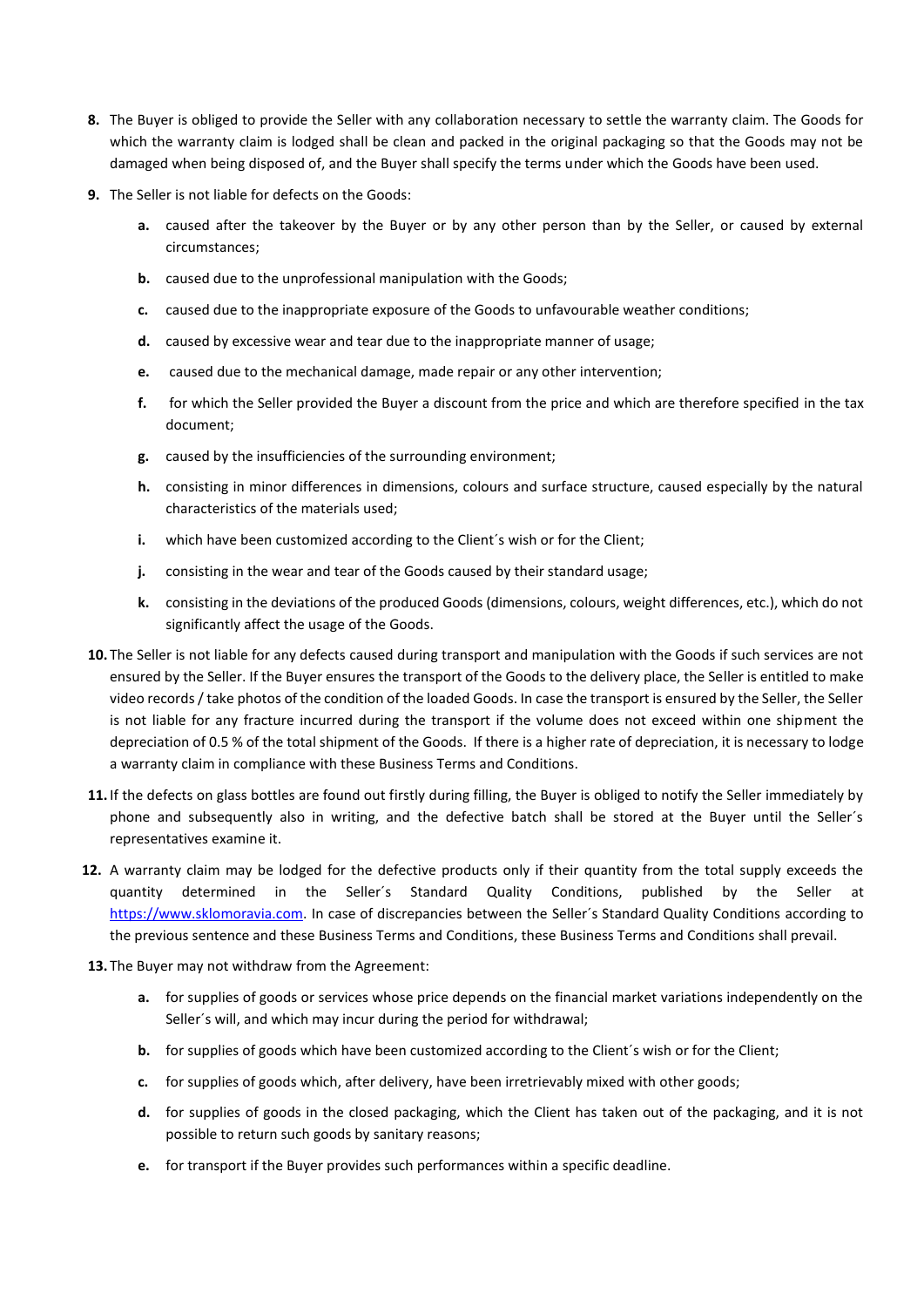- **14.** The warranty period of six (6) months is provided to the Buyer for the supplied Goods.
- **15.** The warranty period commences on a day when the Goods are handed over to the Buyer, or when the delivery note is confirmed. The warranty period does not continue for a period when the Buyer may not use the Goods (warranty claim procedure, repairs, etc.). The warranty does not apply to any wear and tear caused by proper usage of the Goods.
- **16.** The Seller´s rights and obligations are limited within the scope of these Business Terms and Conditions. The Parties have expressly agreed the Seller is not liable for any indirect, additional and consequent damages, profit lost by the Client or by the third parties. Any compensation is limited by an agreement of the Parties to the maximum amount corresponding to 100 % of the price for Goods supplied based on the breached Agreement.

#### **IX. Personal Data Protection and Sending of Commercial Messages**

- **1.** In connection with the provision of Goods and services the Seller obtains, keeps, and processes the personal data of various natural persons. The aim of this part of the Business Terms and Conditions in compliance with the Regulation (EU) 2016/679 of the European Parliament and of the Council of 27 April 2016 (hereinafter referred to as "**GDPR**"), is to provide the information what personal data the Seller, as a personal data controller, processes about natural persons when providing its Goods and services and for what purpose and for how long the Seller processes such personal data in compliance with the applicable legislation, whom and why the Seller may disclose such data; the aim is also to inform what rights the natural persons have in connection with the processing of their personal data and how such rights may be applied.
- **2.** The Seller processes the personal data of clients and other natural persons or natural enterprising persons. The personal data is processed if the persons are clients of the Seller or act for other persons who are the Seller´s clients. The Seller may process also the personal data of persons who addressed the Seller with a question/requirement on the provision of Goods or services, or if such persons negotiated personally with the Seller and provided the Seller with their personal data.
- **3.** The personal data controller is the Seller. The Seller does not transfer the personal data to the third countries. The Seller may transfer the personal data to other entities, especially to the below specified ones, always only within the scope which is necessary according to the nature of the item. In case of any questions, requests, complaints, objections or other lodgements related to the personal data processing, it is always possible to address the Seller free of charge at the email address: **info@sklomoravia.com**
- **4.** The processed personal data includes mainly the data necessary to conclude the Agreement, process the Order, and for bookkeeping. Such data includes especially the academic degree, name and surname, date of birth, address, Company Identification No., Tax Identification No., payment data, signature, e-mail address, phone No., postal address.
- **5.** The Seller processes the personal data especially to conclude and perform the Agreement for supplies of Goods or services whereas the legal title of the processing is the performance of the Agreement. The Seller obtains the processed personal data directly upon the conclusion of a Service Level Agreement as well as before the conclusion of such an Agreement during the negotiations on the contents of that Agreement. Such personal data is processed only during the term of the contractual relationship between the Seller and the Buyer, eventually during the negotiations on the conclusion of the Agreement. In case the Agreement has been concluded, the personal data shall be further processed for the period when the rights and obligations resulting from the Agreement are effective and for the period necessary for archiving purposes in compliance with the relevant applicable legal regulations or until the limitation periods pursuant to the Act No. 89/2012 Coll., Civil Code, expire.
- **6.** When providing the services, the Seller is obliged to meet the obligations resulting especially from the following legal regulations: Act No. 563/1991 Coll., on Accounting, Act No. 586/1992 Coll., on Income Taxes, and Act No. 235/2004 Coll., on Value Added Tax. Some personal data may be specified in the accounting documents (in invoices or other documents). The mentioned Acts impose the obligation to keep the documents for a period of up to 10 years. If there is a statutory obligation to archive such documents, they are archived along with the personal data specified in a relevant tax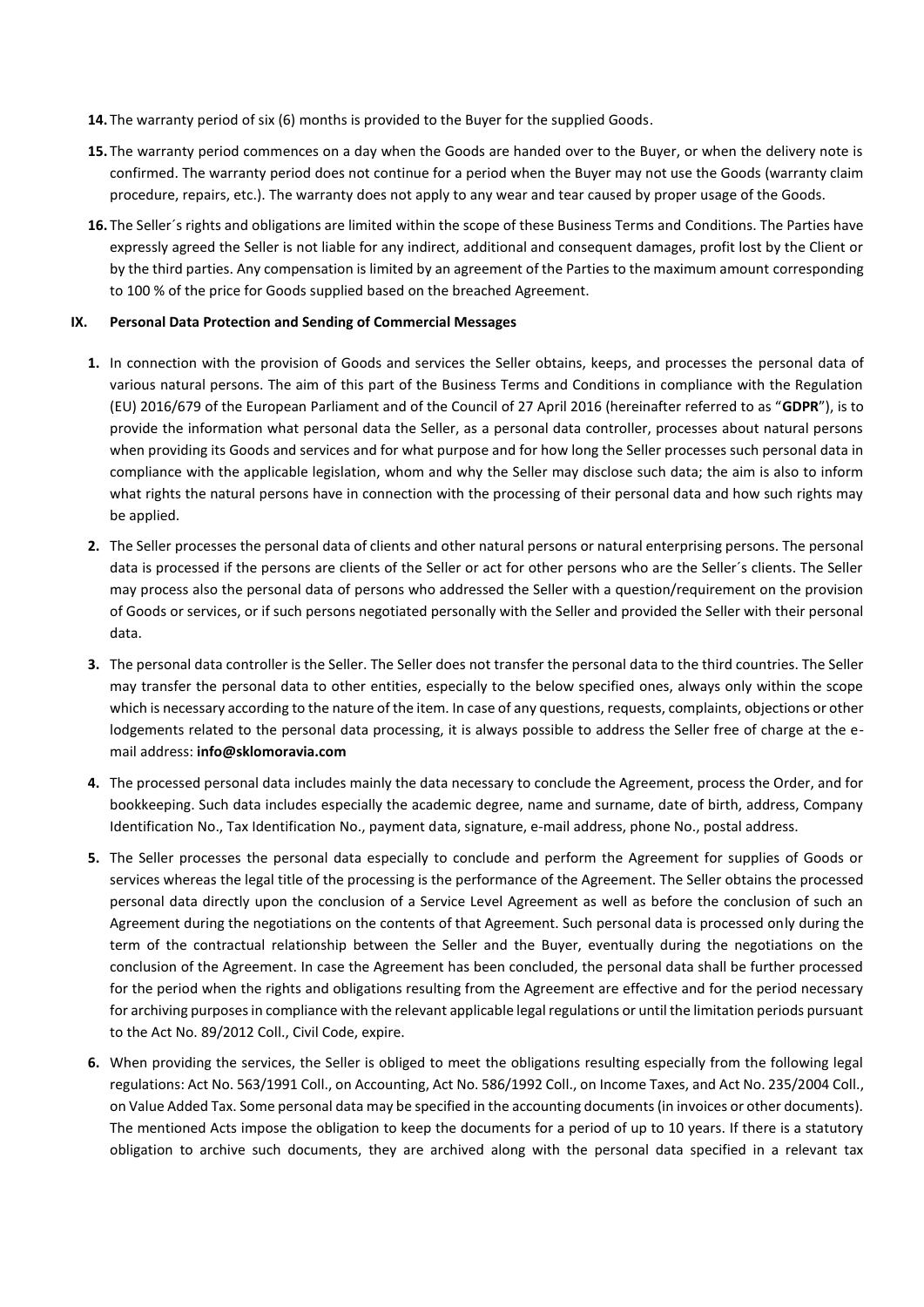document. If the obligation to process the personal data results for the Seller from any Act or other regulation, the Seller shall process the data for the necessary period.

- **7.** In case the Buyer is delayed with payment, does not fully meet its liability, or does not make the payment at all, eventually if any other damage or loss incurs to the Seller, the Seller may process the personal data also based on a legitimate interest consisting in the recovery of receivables and/or determination, protection and exercise of the Seller´s legal claims. The Seller may keep the personal data for that purpose for a limitation period pursuant to the Act No. 89/2012 Coll., Civil Code. The Seller´s legitimate interest is also offering of the related goods and services to its existing clients. Therefore, the Seller may process the personal data also for that purpose. The data subject is always entitled to raise an objection against the processing based on a legitimate interest.
- **8.** In case you granted the Seller with a consent to process your personal data for marketing purposes, the Seller shall process the personal data based on your consent for sending of commercial messages, even in case you are not the Seller´s client. You may withdraw your consent any time and free of charge. You are not obliged to grant a consent; your consent is not a necessary requirement to conclude an Agreement. The personal data shall be processed based on your consent for the maximum period of 48 months after the consent is granted. However, the processing shall be always terminated immediately if you withdraw the consent. However, the lawfulness of the personal data processing before the consent is withdrawn is not affected hereby.
- **9.** Other recipients of the personal data are shipment companies and other entities partaking in the delivery of goods, services or realization of payments, based on the concluded Agreement. In case of the realization of payments, such recipients shall receive also your payment data you provide to them. Other recipients of the personal data are especially postal services providers, forwarders, banks and other institutions providing payment services.
- **10.** Everybody whose personal data is processed by the Seller has the below specified rights. If you apply any of your rights pursuant to this Article or applicable legal regulations, the Seller informs you of the adopted measure or erasure of your personal data or limitation of processing in compliance with your requirement. If you apply your rights, the Seller may require from you to provide some of the identification data you have already provided. The provision of such data is necessary to verify whether the relevant requirement has been really sent by you. The Seller shall reply to you within one month after receiving your request whereas we reserve a right to extend this period by two months in cases allowed by GDPR.

## **X. Final Provisions**

- **1.** The Buyer and the Seller trade exclusively under these Business Terms and Conditions.
- **2.** By withdrawing from the Contract for Work the provisions on a contractual penalty, interests on late payment, compensation, and price for the Goods, shall not extinguish.
- **3.** No part of the purchase price may be paid by using the third-party receivables or by setting off the Buyer´s own receivable towards the Seller, unless agreed otherwise in writing.
- **4.** The Buyer is not entitled to assign its rights and obligations resulting from the Agreement to a third party, or assign any receivable from the Seller to a third party or pledge it, without a prior written consent of the Seller.
- **5.** The legal relationship of the Seller and of the Buyer is governed by the legal system of the Czech Republic. The legal relationships of the Seller and of the Buyer, which are not expressly regulated hereby, shall be governed by the relevant provisions of the Civil Code and by the related legal regulations.
- **6.** If the relationship between the Seller and the Buyer contains an international element, the Parties agree the relationship shall be governed by the Czech law. The consumer rights resulting from the applicable legal regulations are not affected hereby. The application of the United Nations Convention on Contracts for the International Sale of Goods is expressly excluded.
- **7.** The Parties have agreed the Czech courts are competent to negotiate and resolve any disputes and other legal matters arising from the legal relationships between the Seller and the Buyer as well as from the relationships related thereto.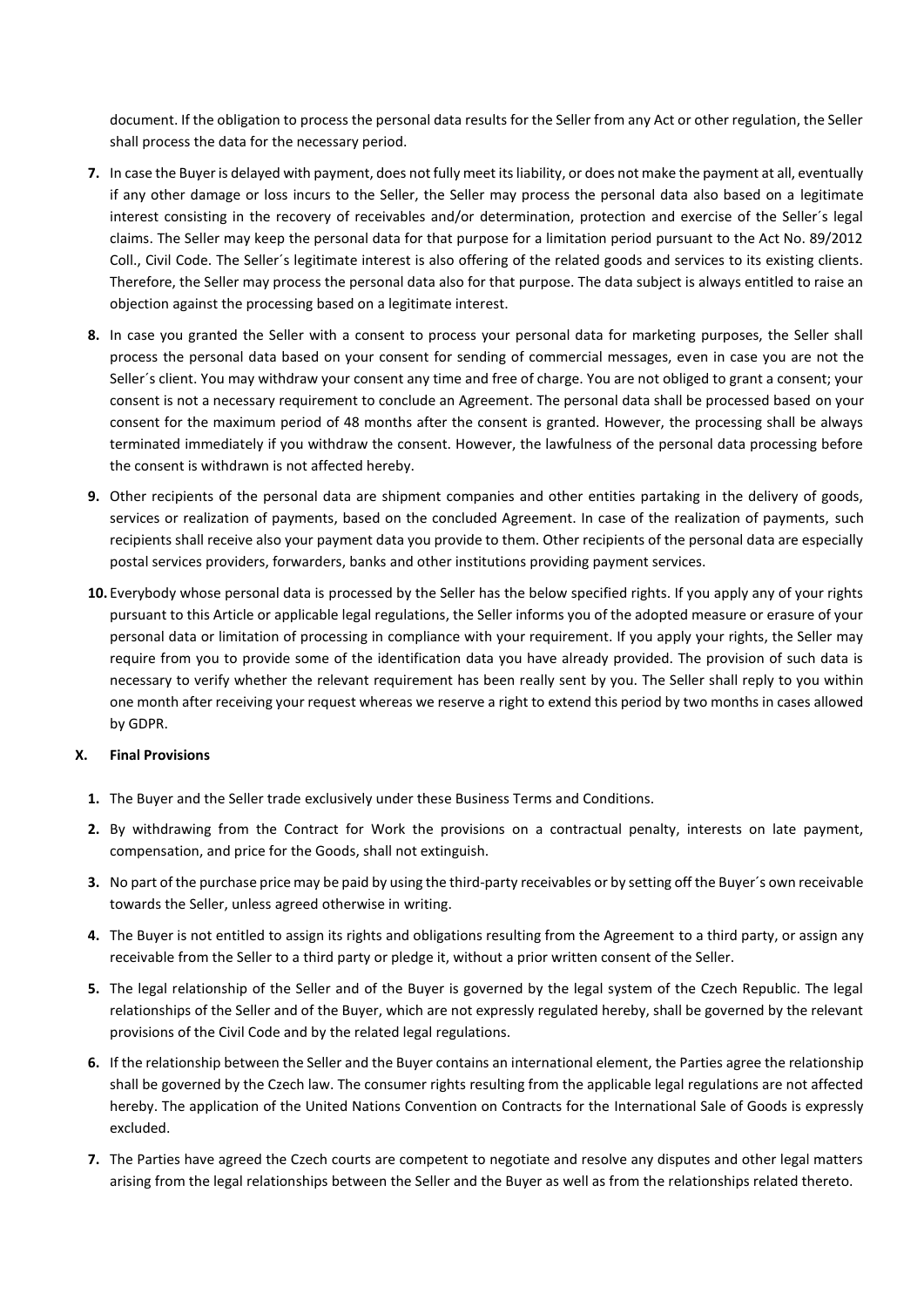**8.** These General Business Terms and Conditions come into effect on **01. 04. 2020**. By publishing new General Business Terms and Conditions on the website [https://www.sklomoravia.com,](https://www.sklomoravia.com/) these General Business Terms and Conditions become invalid and all contracts arising after the publication of new General Business Terms and Conditions are already governed by the new published General Business Terms and Conditions. Contracts that entered into force before the publication of the new General Business Terms and Conditions shall be governed by the General Business Terms and Conditions in force and effective on the date of conclusion of the contract.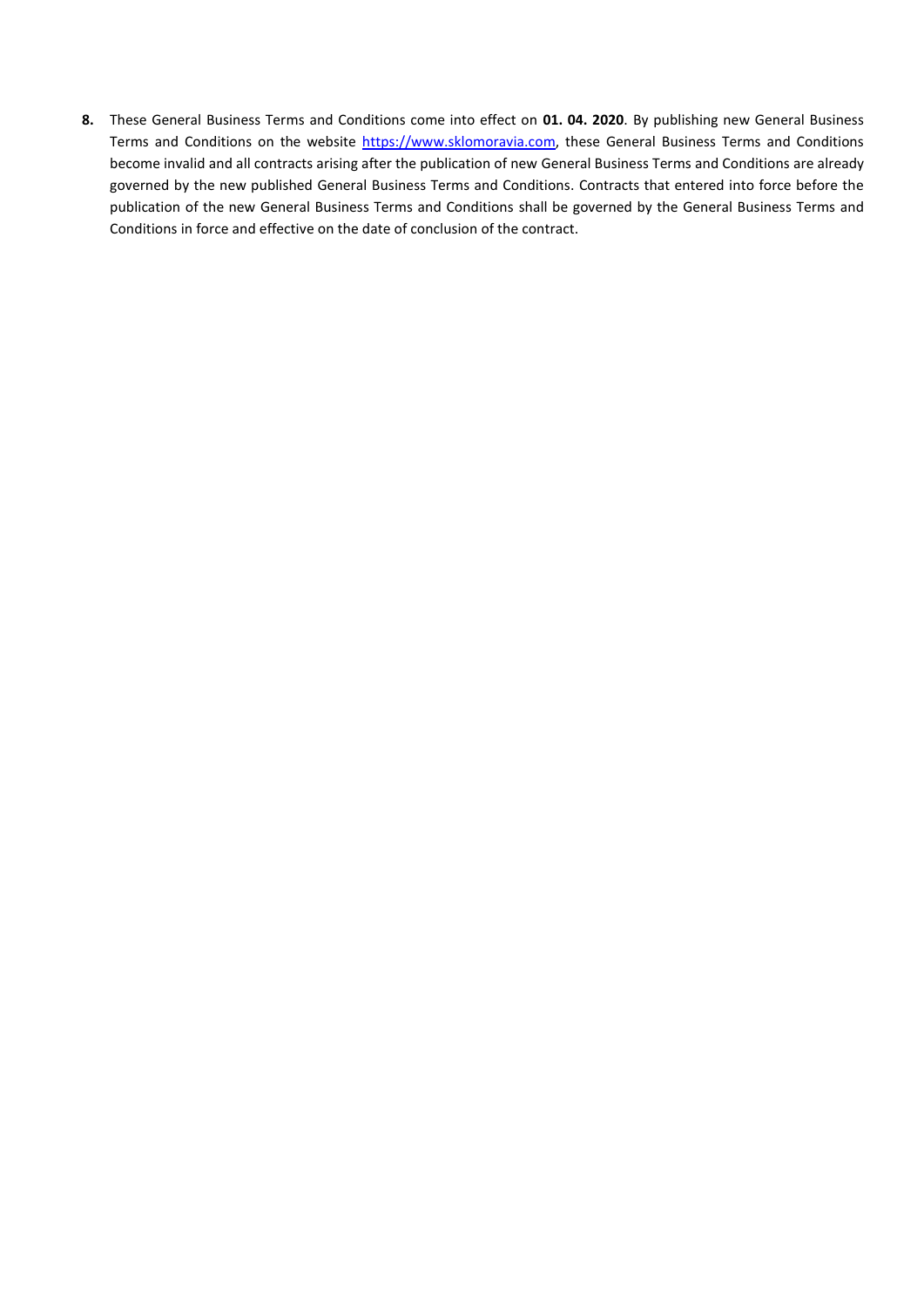Annex 1 to the General Business Terms and Conditions - Buyer's Declaration concerning the Transport of Goods to **Another EU Member Country** 



www.sklomoravia.com<br>IČO: 163 43 646

# **ENTRY CERTIFICATE**

Of the entry of the object of an intra-Community supply into another EU Member State

SUPPLIER / SELLER

SKLÁRNY MORAVIA, akciová společnost Č.p. 79 679 39 Usobrno DIČ / VAT nr.: CZ16343646 (hereinafter "Seller")

**CUSTOMER / BUYER** 

I as the customer hereby certify our receipt of the following objects of an intra-Community supply:

the invoice (tax document) No Delivery Note No In ... ... ... ... ... ... ......., date ... ... ... ... .......

Signature/Stamp ...................., Name in capitals .........................

Please send a scan of this signed form by email back to your account manager, or to info@sklomoravia.com within 10 days.

**GLASS that WORKS SINCE 1827**